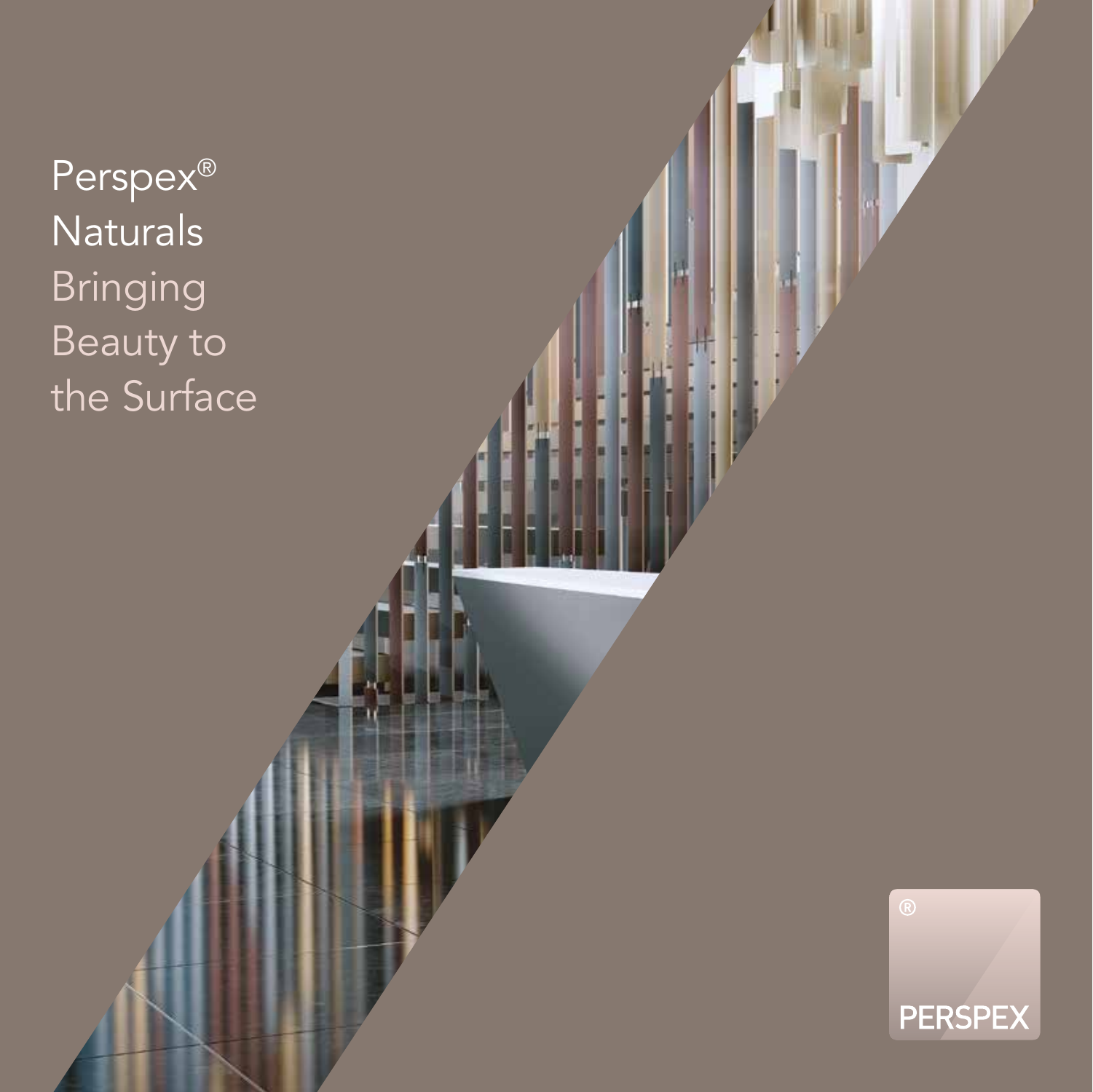## Introducing Perspex ® Naturals

Perspex® Naturals is a new cast acrylic range from Perspex<sup>®</sup> inspired by the simple beauty of nature, designed for retail and interior design applications.

Simulating the earthy tones and velvety texture of natural stone, Perspex® Naturals offers a double-sided matt texture, meeting the desire for simple, natural looking materials that perform to high standards in demanding environments.

Perspex ® Naturals is available in a collection of six colours, offering a choice of pale, mid and deep tones to create harmonising colour combinations, which complement other design materials such as wood, metal and textiles.



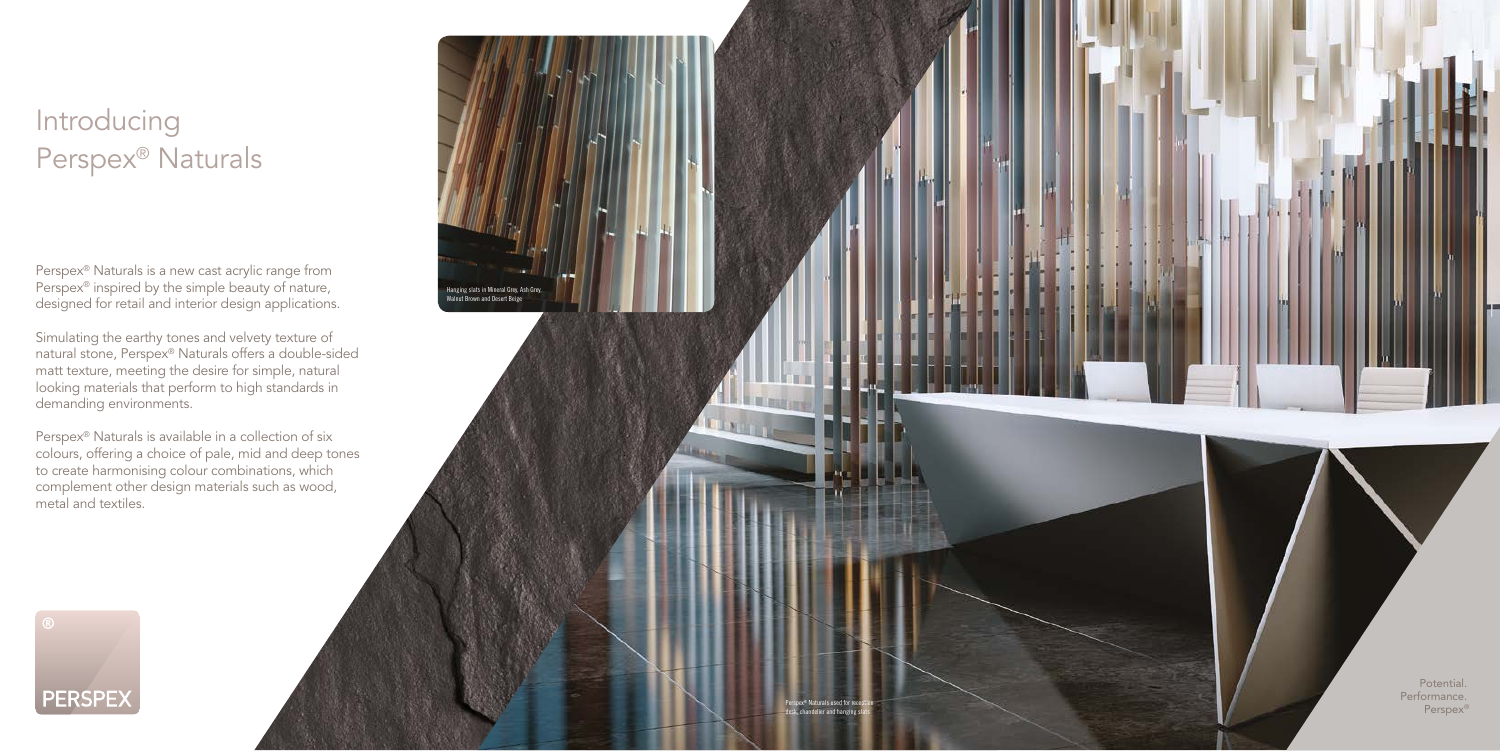## Perspex ® Naturals Applications & Benefits

Offering a strong and alluring colour palette paired with a matt surface texture, Perspex® Naturals will add that extra level of sophistication to design projects.

It is the perfect material to bring clean simple lines and a natural look to any application. From retail point of purchase to interior design, room partitions, furniture, artworks and architectural features, whether the aim is to create classic or contemporary design, Perspex® Naturals will work.



### Perspex ® Naturals offers real benefits to designers and here are just a few reasons why;

- Textured surface finish with the aesthetic appeal of stone
- Available in a range of six standard colours
- Strong, durable and hard wearing
- Easy to shape and style
- Retains matt surface texture after thermoforming
- Lightweight and easy to install
- Perspex® colour matching service available
- Perspex® 10 year guarantee
- 100% recyclable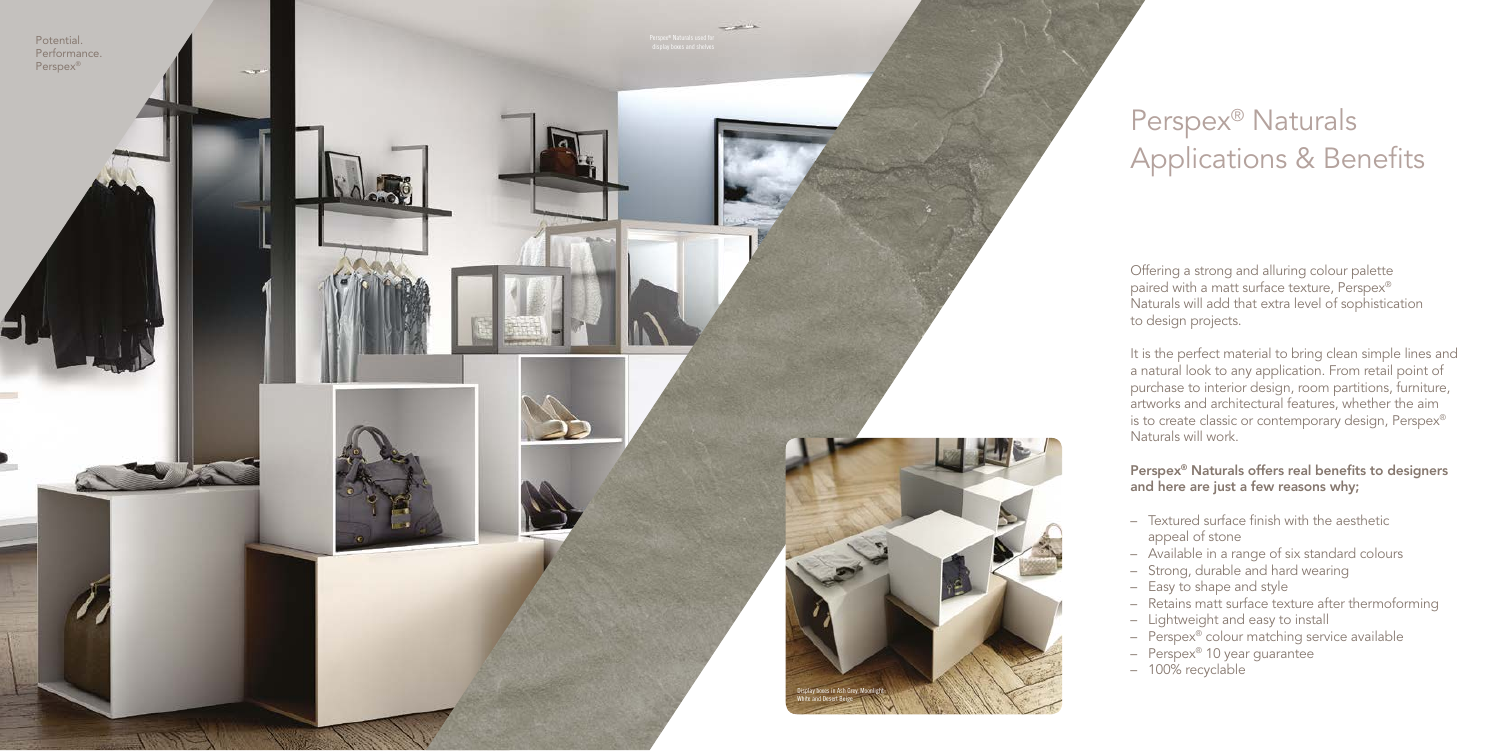Perspex® Naturals is available in a collection of six colours in 3050 x 2030mm size sheets in 3mm and 5mm thickness as standard.

And, of course, if you require something different, either a new colour or different thickness, just ask for details of our Perspex® make-to-order service.

Potential. Performance. Perspex®

> The Perspex® Naturals colour range is inspired by the earthy tones found in natural stone. With the potential to match and contrast colours, the luxury of creating bespoke designs becomes a reality.

Perspex® Naturals Colour Range

# Midnight Black S2 9221 Walnut Brown S2 5269 Mineral Grey S2 9643 Desert Beige S2 5268

### Moonlight White S2 1T41

S2 9642

Desk in Moonlight White and Mineral Grey

Perspex® Naturals used for display wall,

chandelier and desk